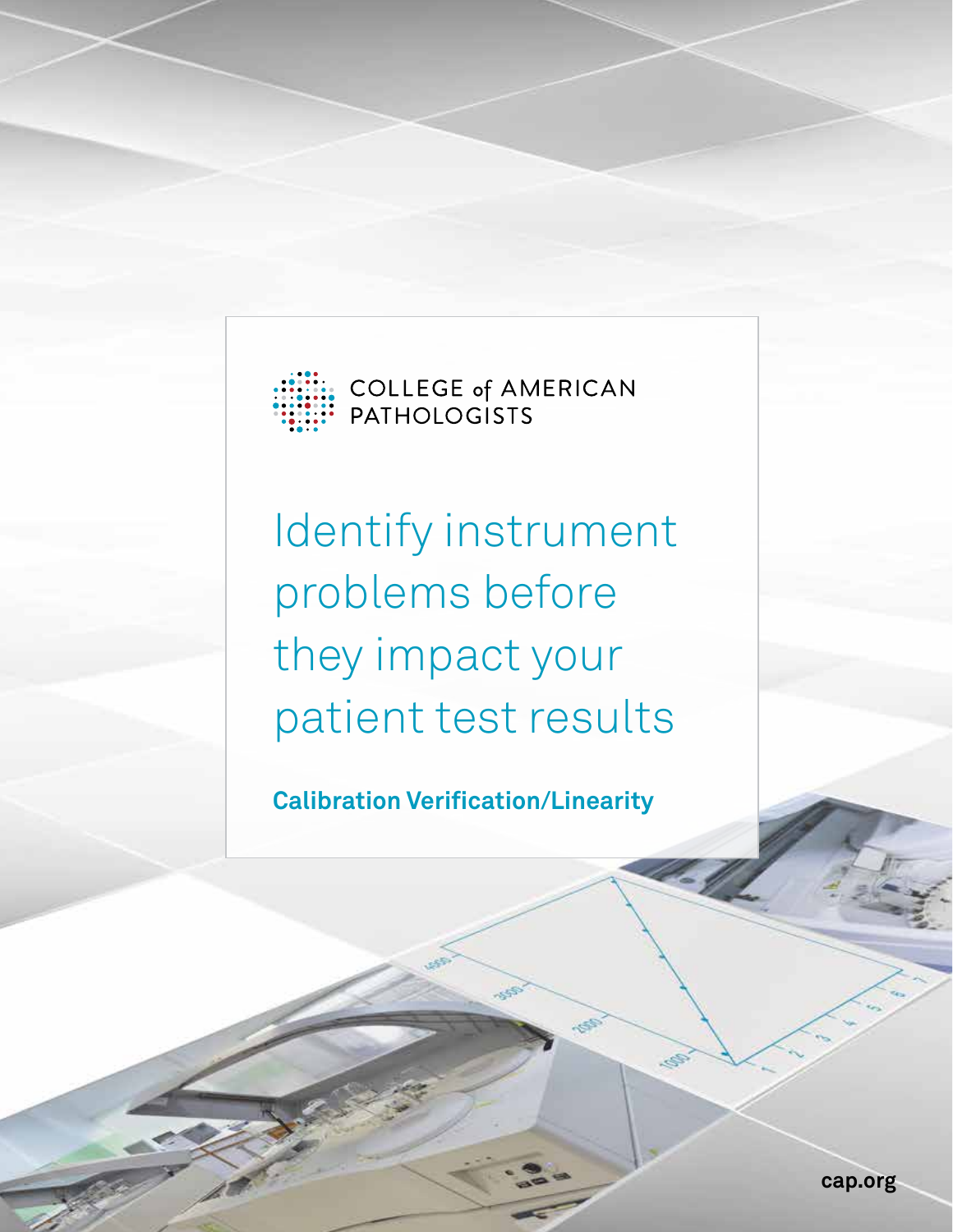## **Improve confidence in instrument performance and patient test results**

Calibration verification and linearity studies are the best way to determine if your instrument/method is performing at its optimal level.

Clinicians depend on reliable and accurate results from your laboratory to drive patient care decisions. That is why it is critical to identify instrument problems before they can impact patient test results. The calibration verification procedure helps ensure that reported patient test results are accurate for each test system.

With regular, proactive monitoring of instrument and method performance, you can identify calibration drifts before they can affect results. Linearity studies can help you identify any analytical measurement range (AMR) changes that could result in inaccurate results. In addition to a regular monitoring schedule, you should perform calibration when new instruments are acquired, when reagent lots are changed, and after major instrument maintenance.

*"In our laboratory, we touch 10,000 patients a day. The cause [of errors] might be calibration instability, instrument problems, assay interferences, variations in reagent quality, or preanalytic variables. Any of those can contribute to a large-scale testing error."*

– Nikola Baumann, MD, Co-director, Central Clinical Laboratory at Mayo Clinic *CAP TODAY*, December 2013 issue

### **Enjoy the CAP advantage**

- **Save time.** We do the work preparing samples that cover a broad range to challenge your instrument system. These samples cover ranges from near zero to the top of the AMR for most clinical analyzers.
- **Meet your laboratory's needs.** Choose from a broad testing menu of analytes and programs.
- **Get thorough results that give you confidence in your results.** Receive rigorous statistical analysis and custom reports with easy-to-understand peer comparison data.
- **Resolve issues quickly.** A user guide provides helpful details for using the program. Troubleshooting guides take you step by step through any issues.
- **NEW—Access new International System of Units (SI) support.**

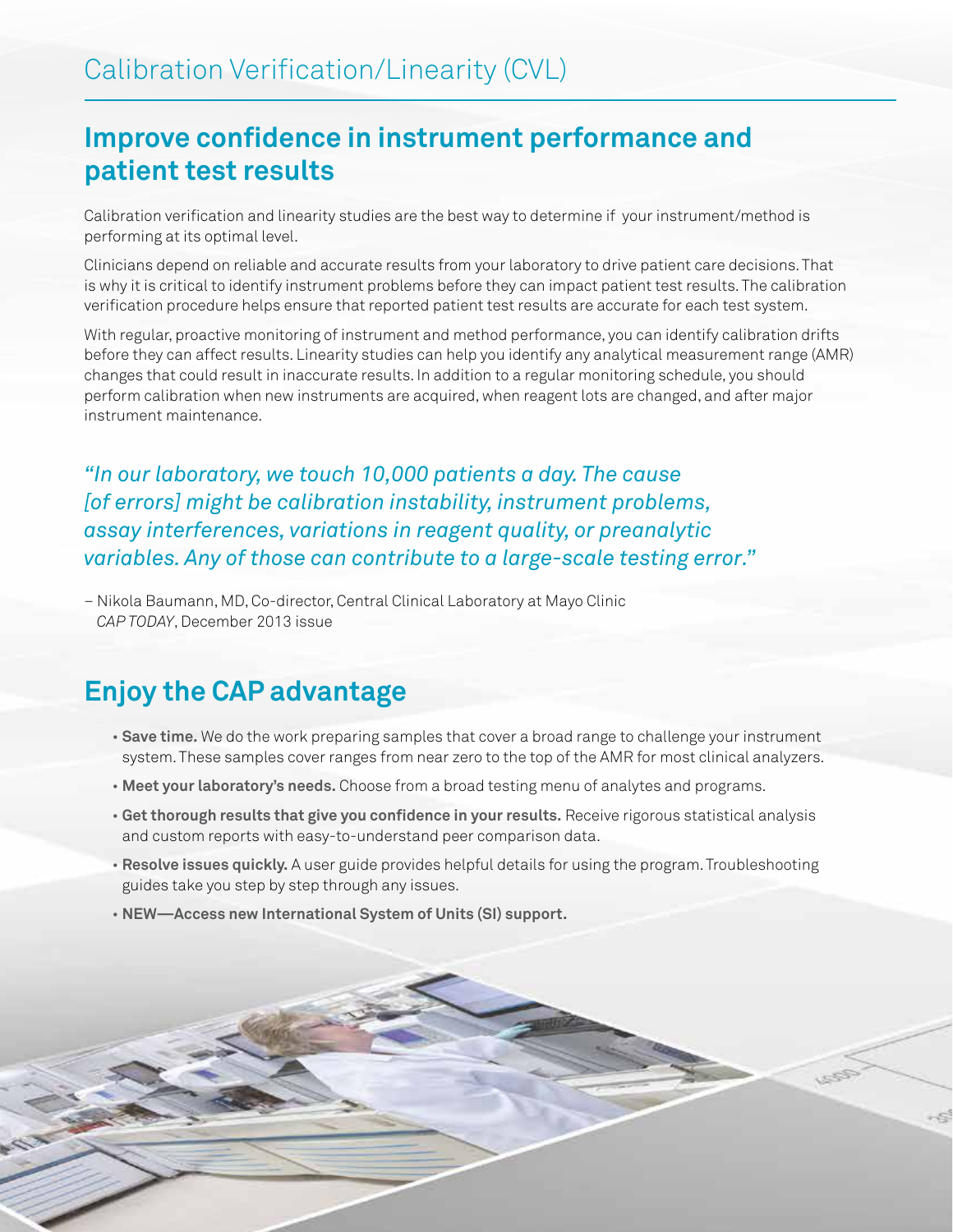# **Simplify your CVL needs with the CAP's comprehensive program**

#### **Testing Kit**

You receive everything you need to test and accurately report your CVL results, including CAP-prepared samples. Most of the CVL programs offer human-based specimens to closely mimic your patient results.

#### **Customized Report Package**

We provide reports, analysis, evaluations, and other resources that can provide insights about your instruments.

- **Executive Summary**—provides an overview of your calibration verification and linearity results for all analytes.
- **Calibration Verification Evaluation**—provides comparisons of your results with target values based on peer means or reference method values.
- **Linearity Evaluation**—assesses your results for imprecision and unexpected deviations. In the event the specimens provided go beyond the AMR, the CAP provides an evaluation that can help you determine the accuracy of the auto-dilution mechanism of your instrument.
- **Troubleshooting Guide**—provides a checklist for problematic results and suggested actions.
- **Participant Summary**—includes peer group statistics and enhanced diagnostic information for early insight into potential problems.

#### **User Guide**

Interpret your evaluations and reports with in-depth information about the CAP's CVL evaluation criteria, including troubleshooting information with suggested actions, as well as FAQs and a glossary of terms.

### **Online Support**

Access CVL resources, reports, and more by logging in to e-LAB Solutions<sup>™</sup>.